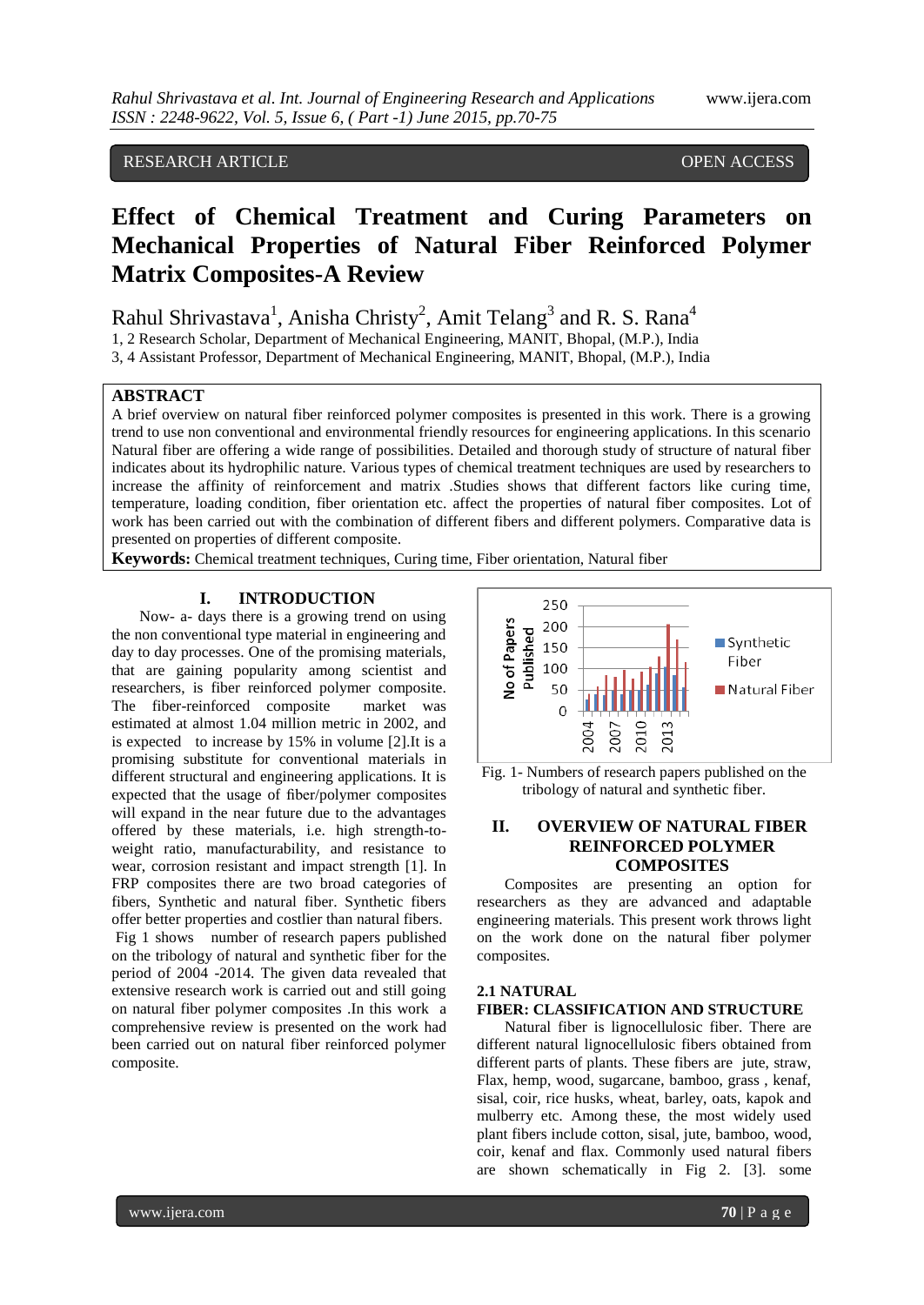researchers have studied the structure of natural fibers.

|              |          | Natural<br>Fiber |       |          |
|--------------|----------|------------------|-------|----------|
| <b>Blast</b> | Leaf     | seed             | Fruit | Wood     |
| Flax         | pinapple | Cotton           | Coir  | Hardwood |
| Hemp         | Banana   | Kapok            | Luffs | Softwood |
| Kenaf        | Opuntia  | Poplar           |       |          |
| Jute         | Sisal    | Calotropis       |       |          |
| Ramie        | Abaca    |                  |       |          |
| Uren         | Palm     |                  |       |          |

Fig. 2- Classification of natural fiber.

Table .1 shows chemical composition of different natural fibers like cellulose, lignin, hemicelluloses, wax etc.

Table .1- Chemical composition of different natural fiber [4] [5].

|       | $11001$ $71101$ |         |           |         |         |    |  |
|-------|-----------------|---------|-----------|---------|---------|----|--|
| Fiber | Cellul          | Lig     | Hemic     | Pec     | Wax     | Re |  |
|       | ose             | nin     | ellulos   | tin     | $(\%)$  | f. |  |
|       | (% )            | $(\% )$ | es $(\%)$ | (% )    |         |    |  |
| Coir  | 19.9-           | 32.7    | 11.9-     | $4.7 -$ | ND      | 24 |  |
|       | 36.7            |         | 15.4      | 7       |         |    |  |
|       |                 | 53.3    |           |         |         |    |  |
| Bana  | $48 - 60$       | 14.4    | $102 -$   | $2.1 -$ | $3 - 5$ | 25 |  |
| na    |                 |         | 15.9      | 4.1     |         |    |  |
|       |                 | 21.6    |           |         |         |    |  |
| Sisal | 65.8            | 9.9     | 12        | 0.8     | 0.3     | 4  |  |
| Jute  | 64.4            | 0.2     | 12        | 11.     | 0.5     | 4  |  |
|       |                 |         |           | 8       |         |    |  |
| Pine  | $57.5 -$        | $4.4-$  | 80.7      | 1.1     | 3.3     | 26 |  |
| appl  | 74.3            | 10.1    |           |         |         |    |  |
| e     |                 |         |           |         |         |    |  |
| Cott  | 82.7            | 28.2    | 5.7       | 5.7     | 0.6     | 4  |  |
| on    |                 |         |           |         |         |    |  |
| Flax  | 64.1            | 2       | 16.7      | 1.8     | 1.5     | 4  |  |

A systematic representation of structure of natural fiber corresponding to important segment is shown in Fig 3 [5].



Fig.3 Typical Structure of a natural fiber. [5]

Thickness of Secondary wall S2, which have highest content of cellulose, is the deciding factor of the mechanical properties of a natural fiber. Hallow core of natural fiber allows it to contain lumen. The middle lamella, is responsible to firmly attach the whole micron-sized fiber onto it, is responsible for physical strength.

#### **2.2. POLYMERS: THEIR TYPES AND COMPOSITION**

Polymers are long molecular chain structure of carbon, hydrogen, and oxygen. Polymer are derived and produced from fossil fuel. Fig.4 shows the sequential chart of polymer production from raw materials [6].



Fig.4- Production chart of polymer material from raw material.

Remark: PE-Polyethylene, PP-Polypropylene, PS-Polystyrene, PVC-Poly Vinyl Chloride.

Mainly Polymers are classified into two categories: Thermosetting and Thermoplastics. Thermosetting Polymers are reactive chemical materials .Application of heat initiates the cross linking of molecules and when curing is over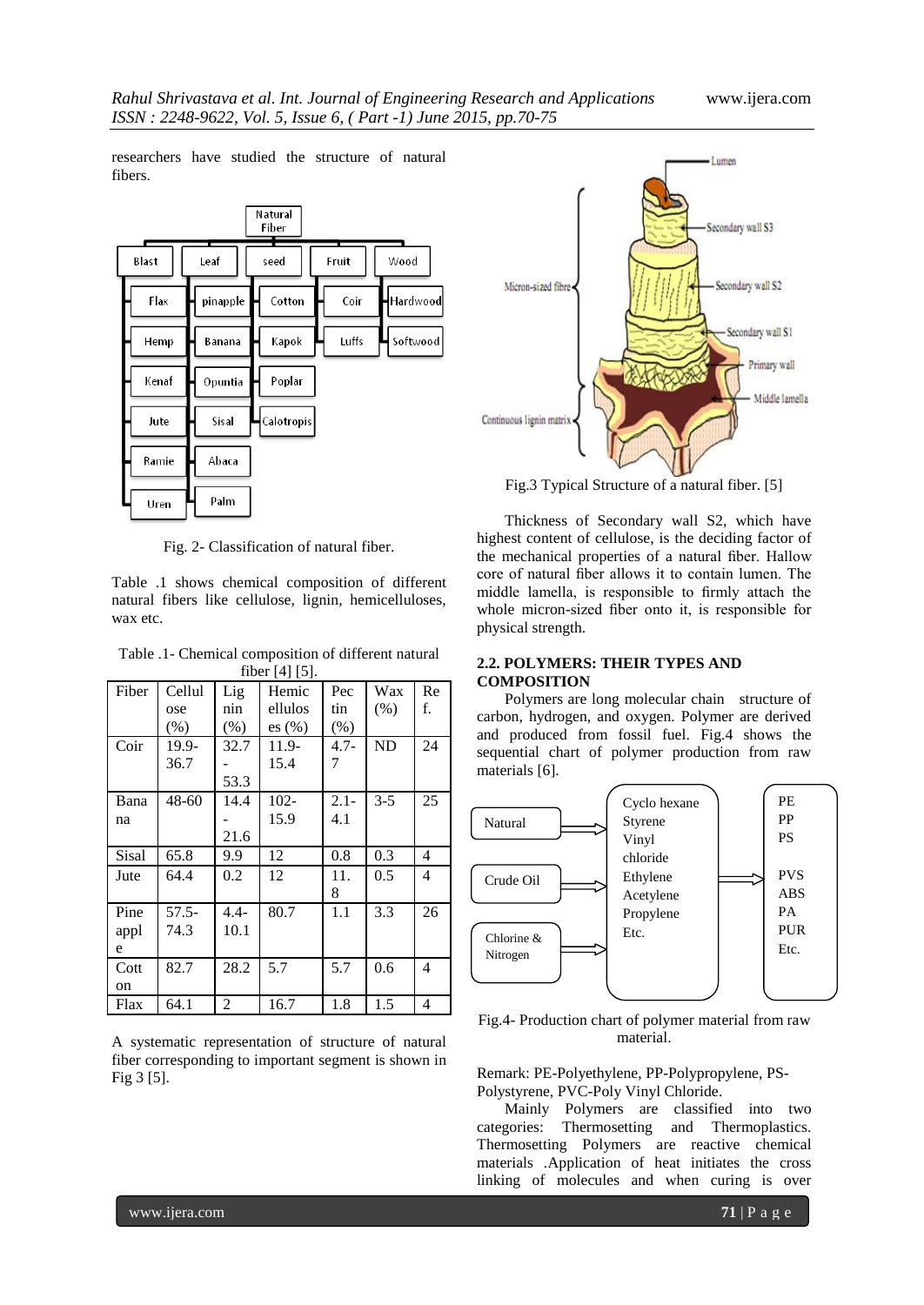complete solidification of polymer occur. These are brittle in nature. On the other hand thermoplastics are high molecular weight material which upon application of heat and pressure produces reversible cross linking chains. Thermoplastics are ductile and biodegradable.

### **2.3 DIFFERENT FACTORS AFFECTING THE PROPERTIES OF FIBER REINFORCED COMPOSITE**

Combinations of various factors decide the mechanical properties of fiber reinforced composites. The fiber treatment, curing cycle, fiber volume, fiber orientation and effect of moisture absorption are the main parameters.

## **2.3.1 FIBER TREATMENT**

As shown in Table no .1 cellulose is the main component of natural lignocellulosic fiber. Anhydrod-glucose is the elementary unit of cellulose macro molecule. Anhydro-d-glucose contains three hydroxyls group (-OH). These hydroxyls form hydrogen bonds inside the macromolecule itself (intra-molecular) and also with hydroxyl groups from moist air. So it is evident that natural fibers have good affinity towards water hence hydrophilic. Various studies on natural fibers show that it can absorb 3-13% moisture [7].This affinity of fiber towards water leads to improper adhesion between fiber and polymer. The main component that is responsible for moisture absorption is hemicellulose. In addition, cellulose, lignin and also play a major role. Loss of strength occurs when cellulose undergoes through oxidation, hydrolysis and dehydration. Chemically treatment of fiber removes shell impurity, thus improving fiber-matrix adhesion. Chemical modification stimulates hydroxyl group to improve interlocking and bonding reaction between hydroxyl group and resin [8].Different chemical treatments along with alkali treatment have been performed on coir pith. Chemical treatments reduced the non-cellulosic content of coir pith and extend of removal varied for different types of treatments. AFM studies indicated a rougher surface morphology for chemically treated coir pith. Density of pith increased while water retention value decreased with treatment. The treatment gave an improved overall thermal stability for coir pith. Fig.5 shows the comparative data of weight retention of coir pith when subjected to different chemical treatment .These chemical treatments are Dicumyl peroxide treatment (DCP), Sodium hypochlorite treatment (NAH), Acrylic acid treatment (AA) Acetic acid treatment (ACA), Sulfuric acid treatment (SA) [9]. Significance of surface treatment on the coir reinforced polyester composites has been studied by some researchers. The coir fiber was subjected to alkali treatment, vinyl grafting, and bleaching before

adding them with general purpose polyester resin. The mechanical characteristics like tensile strength, bending and impact strength were increased because of surface treatment [10]. These surface modification techniques makes fiber compatible to matrix material making natural fibers a substitute of synthetic fiber.



Fig.5 .comparative water retention by coir fiber subjected different surface treatment techniques.

#### **2.3.2 CURE CYCLE**

In a study the three main processing parameters that are time; temperature and Load are varied during the curing process. These variations help to control the vaporization of water during cross linking reactions. Properties of composite got decreased as water molecules vaporize forming voids. Lower amounts of voids are formed when high final pressure used at the point of matrix cure consolidation [11].

Table.2- Cure cycle for phenolic composites, using the highest pressure values at the last step of phenolic matrix curing process

|      | Time<br>(min)/Te<br>mperatur |                        |      |      |      |      |
|------|------------------------------|------------------------|------|------|------|------|
| Step | $e(^{\circ}C)$               | Pressure ( $kgfcm-2$ ) |      |      |      |      |
|      |                              | A                      | B    | C    | D    | Е    |
| 1    | 60/75                        | 0                      | 0    | 0    | 0    | 0    |
| 2    | 90/85                        | 5.9                    | 5.9  | 5.9  | 5.9  | 5.9  |
| 3    | 30/95                        | 11.9                   | 11.9 | 11.9 | 11.9 | 11.9 |
| 4    | 30/105                       | 17.8                   | 17.8 | 17.8 | 17.8 | 17.8 |
| 5    | 60/115                       | 23.8                   | 23.8 | 23.8 | 23.8 | 23.8 |
| 6    | 90/125                       | 23.8                   | 29.7 | 29.7 | 29.7 | 29.7 |
|      | 90/125                       | 0                      | 29.7 | 35.7 | 41.6 | 47.6 |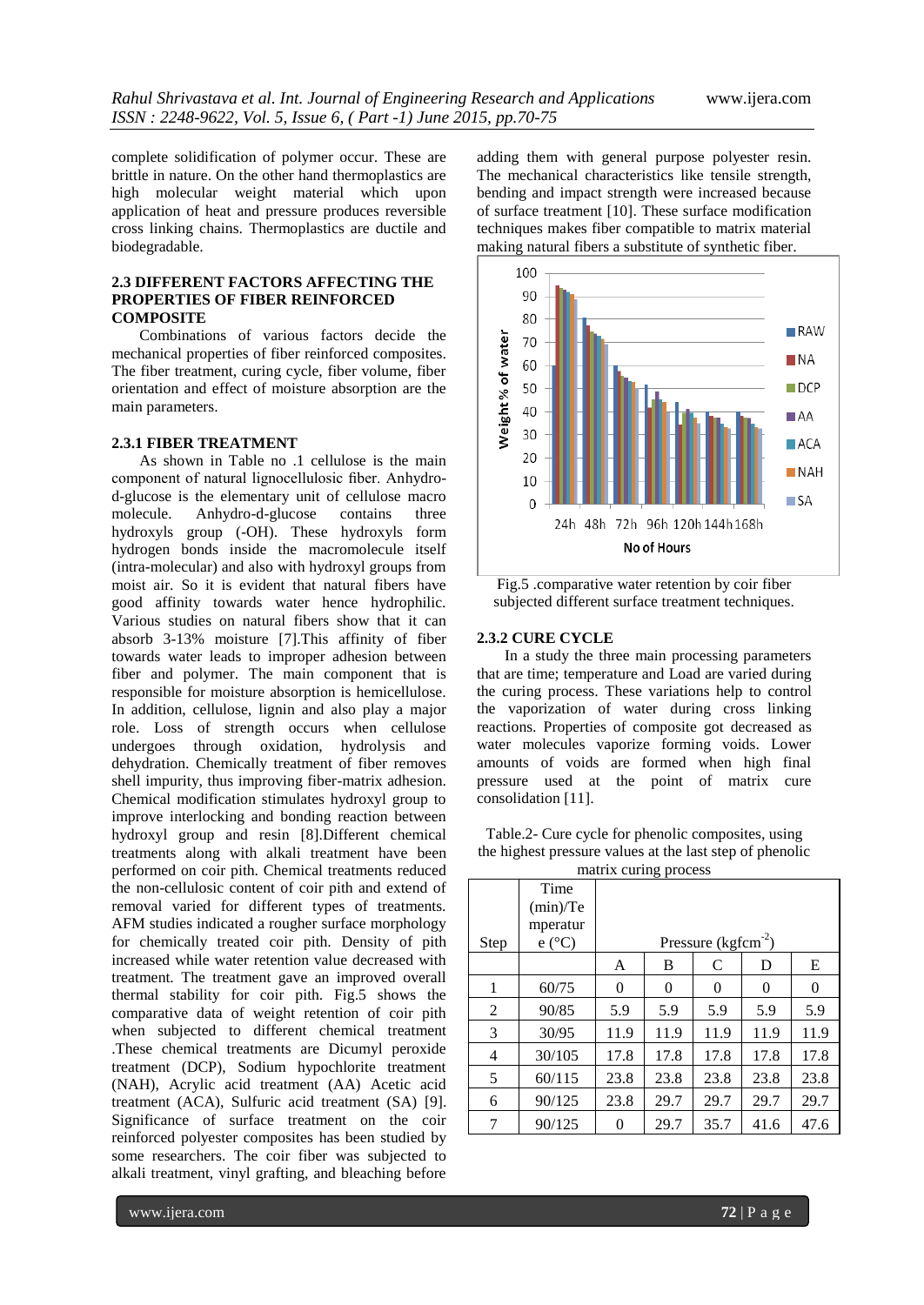Based on above observations, the variation of impact strength of different samples are shown in fig.6



Fig. 6- Variation of impact strength of different samples.

#### **2.3.3 FIBER VOLUME AND ORIENTATION**

Weight percentage of fiber is an important factor in fiber reinforced composite polymers. Sisal /coir fiber epoxy polymer composite was fabricated and test results shows that on increasing fiber loading, mechanical properties increase in sisal fiber /epoxy polymer composite [13]. Fig.8 shows effect of fiber loading on tensile and flexural strength. Fiber orientation also has significant effect on the properties of composite. Test results shows that he tensile strength of composites with fibers in the parallel direction are 20-40% higher than those in perpendicular direction [12].



Fig.7-Effect of fiber content on tensile and flexural strength of sisal/coir epoxy composite

#### **2.3.4. EFFECT OF MOISTURE ABSORPTION**

Comparison has been made between tensile and flexural strength of wetted and non wetted sisal/coir hybrid composite. Tests revealed that there is a reduction of 9-14% of flexural strength due to moisture absorption and tensile strength decrease from 3-16% due to moisture [13]. Some researchers has summarized that natural fiber/polymer composites are sensitive to moisture and moisture exposure will cause them to lose their functionality. It is a reasonable explanation of decrement in properties [14].



Fig.9- Effect of moisture on fiber – matrix interface [14].

#### **2.4 MECHANICAL PROPERTIES OF DIFFERENT FIBER WITH DIFFERENT POLYMERS**

In this part various properties like tensile strength, impact strength and flexural strength of different fiber/polymer combination have been reviewed. By hand layup method jute fiber epoxy composites was fabricated and studied for the physical and mechanical properties of the prepared composites. It has been concluded that the presence of voids in the composites adversely affect its mechanical properties [15]. The mechanical properties of jute fabric reinforced polyester composites has been studied by a group of researchers and it's been found that they have better strengths than those of wood based composites[16]. Dynamic mechanical analysis of natural fibers like sisal, palf (pineapple leaf fiber), oil palm empty fruit bunch fiber etc. in various matrices has been made and compared by researchers [17-18]. Polypropylene resin with Jute fiber composites gives better mechanical properties than Polypropylene resin with kenaf fiber composites [19]. A comparative study has been on different natural fiber (vakka, sisal, bamboo, and banana) with polyester resin [20]. With the variation in volume fraction different properties of the composite varied. Fig 10 and Fig. 11 shows the effect of volume fraction of fiber on specific tensile modulus and mean flexural modulus of various natural fiber composites.

www.ijera.com **73** | P a g e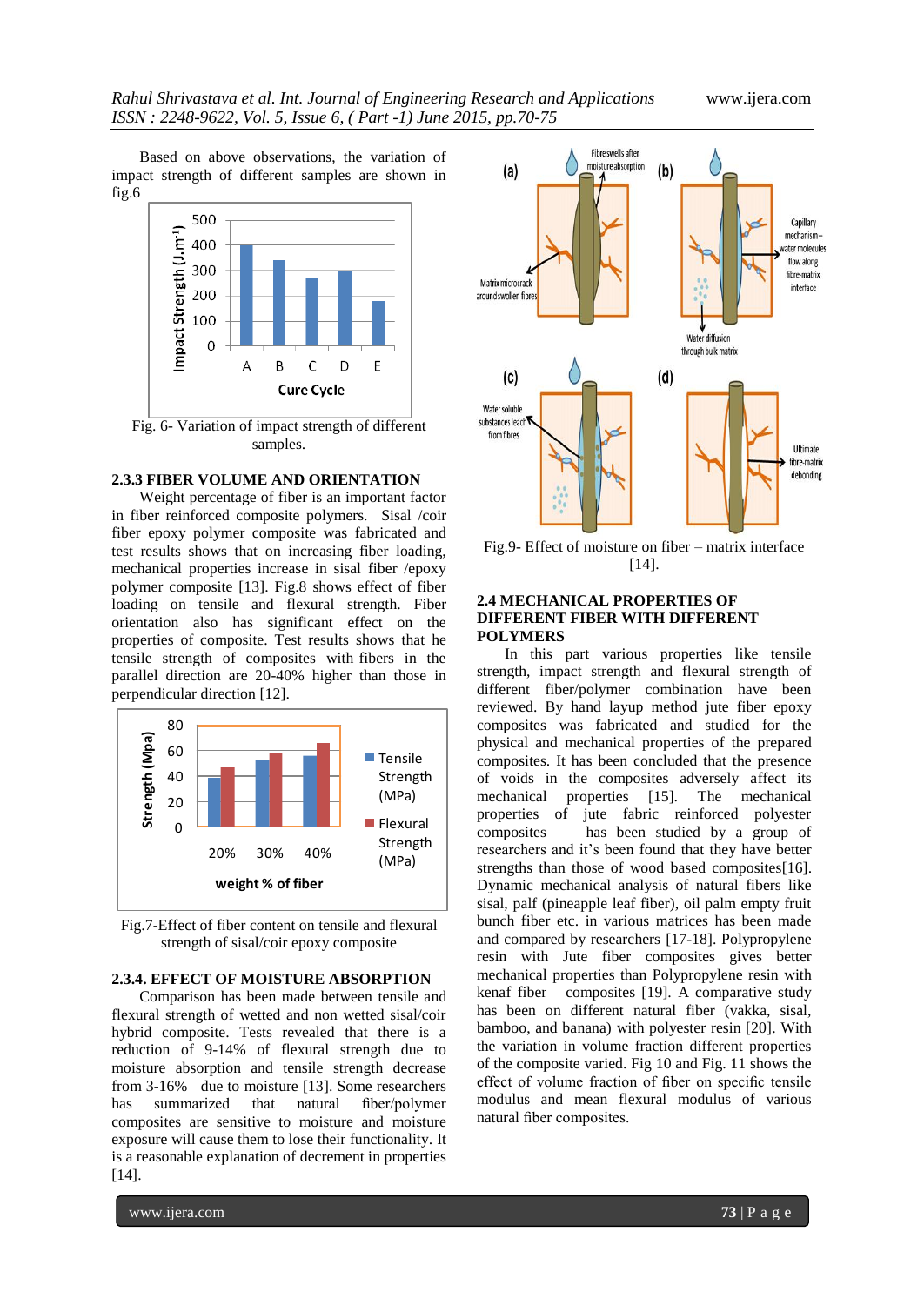

Fig.10- Volume fraction Vs specific tensile modulus of different natural fibers.



Fig.11- Volume fraction Vs and mean flexural modulus of different natural fibers.

Studies have been performed on mechanical, thermo physical and fire features of polyester composites reinforced with sansevieria fiber. It was observed that at maximum fiber content, the tensile and mechanical properties were increasing 2.55 and 4.2 times to that of neat resin respectively [21]. Coconut sheath fiber and epoxy resin were fabricated and then compared for mechanical properties and thermal degradation phenomena. A sound increase in mechanical property in treated coconut sheath fiber epoxy fiber than untreated category is noted [22]. Various researchers have studied natural fiber polymer composite with different fiber and polymer composition. Table.3 shows properties of different fibers with polypropylene resin.

Table.3- Various natural fibers /polypropylene

| composite |       |                |          |           |      |  |
|-----------|-------|----------------|----------|-----------|------|--|
| PolyP     | Wt%   | Tre            | Tensile  | Flexural  | Ref  |  |
| ropyl     | of    | atm            | Strength | Strength( | eren |  |
| ene       | fiber | ent            | (MPa)    | MPa)      | ces  |  |
| Jute      | 40    | N <sub>0</sub> | 27       | 55        | 27   |  |
| Flax      | 30    | Yes            | 25       | 51        | 28   |  |
| Sisal     | 40    | No             | 34       | 25        | 27   |  |
| Hem       |       |                |          |           |      |  |
| n         | 40    | N <sub>0</sub> | 53       | 55        | 27   |  |
| Kena      |       |                |          |           |      |  |
| f         | 40    | No             | 28       | 27        | 27   |  |
| Coir      | 40    | No             | 11       | 28        | 27   |  |

# **III. Conclusion**

Natural fiber reinforced polymer composites offer a potential use in engineering fields like automobile, sports, medical, transportation, and construction and packaging industries. Natural fibers are cost effective, renewable source to modify the properties of polymer composite. Natural fiber polymer composite exhibits a substitution of synthetic fiber polymer composite .Though a lot of work is been performed to enhance the properties of NFRPC but still there is need of further work to improve the properties of natural fiber reinforced polymer composite.

#### **REFERENCES**

- [1] Yousif B and El-Tayeb N.,"*Tribological evaluations of polyester composites considering three Orientations of CSM glass fiber using BOR machine*", *Applied Composite Material*, 2007; 14:105–16
- [2] Business Communications Co. Inc, "*Composites: Resins, Fillers, Reinforcements, Natural Fibers and Nanocomposites*", Report number RP-178.
- [3] Kozłowskiy R and Władyka-Przybylak M., "*Flammability and fire resistance of composites reinforced by natural fibers*", *Polymers for Advanced Technologies*, 2008;19: 446-453
- [4] Bledzki A. "*Composites reinforced with cellulose based fibers*". *Progress in Polymer Science*, 1999; 24(2):221–74*.*
- [5] Methacanon P, Weerawatsophon U, Sumransin N, Prahsarn C, Bergado DT. "*Properties and potential application of the selected natural fiber as limited life geotextiles*". *Carbohydrate Polymer*, 2010;82(4):1090–6
- [6] Billmeyer FWJ. Textbook of polymer science. 3rd Ed. New York, NY: Wiley; 1984.